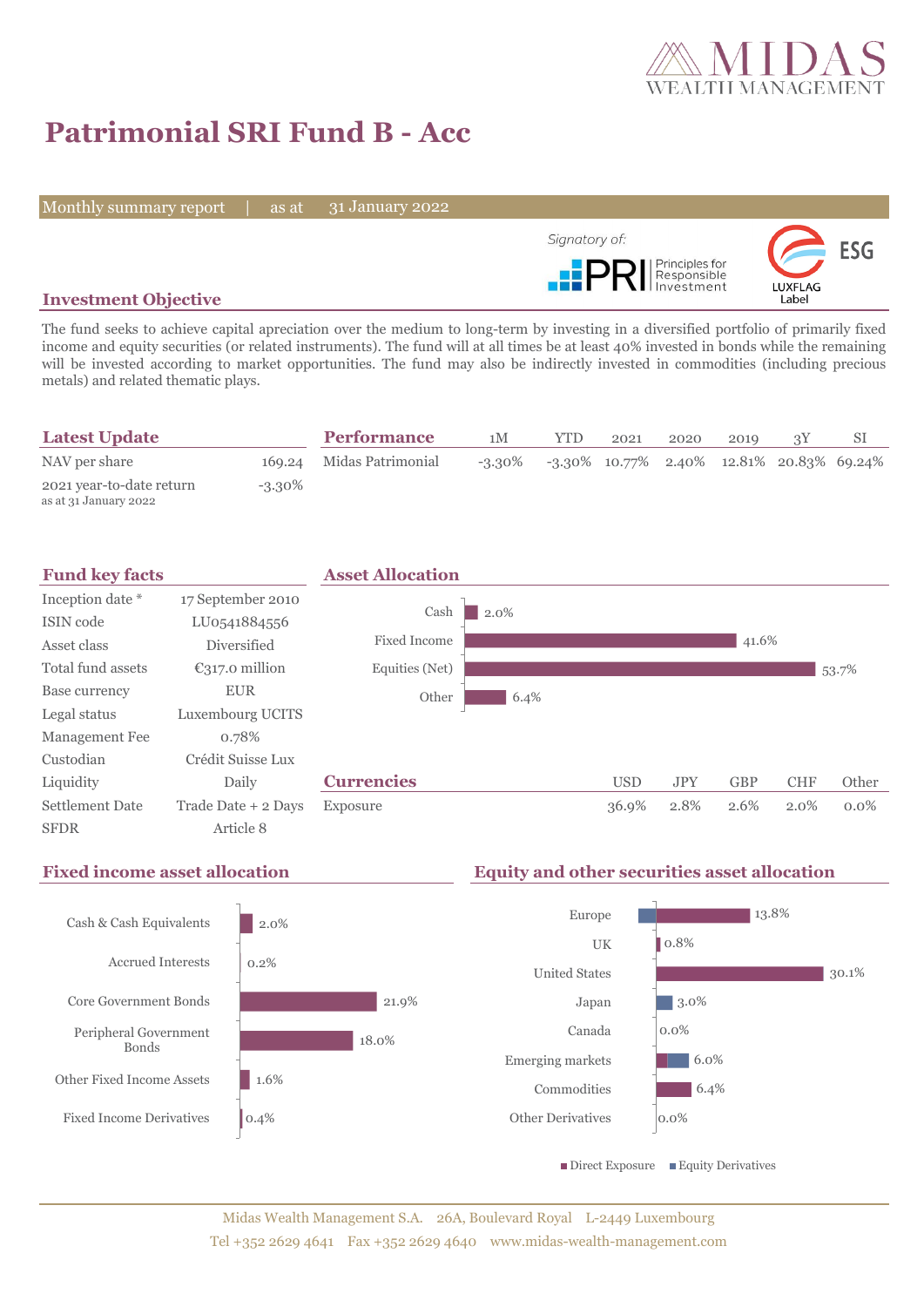

 $\Box$  9.1%  $\blacksquare$  5.2%  $5.4\%$ 

 $6.4\%$ 3.8<sup>%</sup> 8.0% 0.0%

11.8% 16.1%

 $29.7%$ 

## **Patrimonial SRI Fund B - Acc**

Monthly summary report | as at

31 January 2022

| Top 10 fixed income holdings            | Rating | Weight  | <b>Fixed income rating breakdown</b> |       |
|-----------------------------------------|--------|---------|--------------------------------------|-------|
| BTPS: BTPS 1 07/15/22                   | BBB-   | 3.5%    |                                      |       |
| BUNDESSCHATZANW: BKO o 03/11/22         | AAA    | 3.2%    | AAA                                  | 31.1% |
| HELLENIC REPUBLI : GGB 4 3/8 08/01/22   | $BB-$  | $3.2\%$ | AA<br>15.7%                          |       |
| BTPS: BTPS 0.35 02/01/25                | BBB-   | 2.8%    | 9.7%<br>А                            |       |
| BUNDESSCHATZANW: BKO o 06/16/23         | AAA    | 2.5%    | <b>BBB</b>                           | 35.7% |
| SPANISH GOV'T: SPGB o 01/31/26          | $BBB+$ | 2.2%    | <b>BB</b><br>7.8%                    |       |
| IRISH GOVT : IRISH $1.05/15/26$         | A      | 1.8%    | B<br>$0.0\%$                         |       |
| SPANISH GOV'T: SPGB 0.4 04/30/22        | $BBB+$ | 1.7%    | <b>CCC</b><br>$0.0\%$                |       |
| FRANCE O.A.T.: FRTR 0 02/25/22          | AA     | 1.7%    |                                      |       |
| EUROPEAN INVT BK : EIB o $3/8$ 07/16/25 | AAA    | 1.6%    | <b>NR</b><br>$0.0\%$                 |       |

| Top 10 equity holdings         | Sector                        | Weight  | <b>Equity sector breakdown</b>             |         |
|--------------------------------|-------------------------------|---------|--------------------------------------------|---------|
| <b>BROADCOM INC</b>            | <b>Information Technology</b> | $3.4\%$ | <b>Consumer Discretionary</b>              |         |
| <b>MICROSOFT CORP</b>          | <b>Information Technology</b> | 2.9%    | <b>Consumer Staples</b>                    | .5.     |
| <b>APPLE INC</b>               | <b>Information Technology</b> | $2.3\%$ | Energy                                     | -5.     |
| AMAZON.COM INC                 | <b>Consumer Discretionary</b> | $2.3\%$ | Financials                                 |         |
| UNITEDHEALTH GROUP INC         | Health Care                   | 2.2%    | Health Care                                |         |
| <b>IQVIA HOLDINGS INC</b>      | <b>Health Care</b>            | 2.2%    | <b>Information Technology</b>              |         |
| <b>MARVELL TECHNOLOGIES</b>    | <b>Information Technology</b> | 1.8%    | Industrials                                | - 6     |
| <b>BANK OF AMERICA CORP</b>    | Financials                    | 1.7%    | Materials<br><b>Communication Services</b> | 3.8     |
| <b>JPMORGAN CHASE &amp; CO</b> | Financials                    | 1.7%    | Utilities                                  | $0.0\%$ |
| <b>FREY</b>                    | <b>Real Estate</b>            | 1.6%    | <b>Real Estate</b>                         | 4.5     |

## **Thematics breakdown Top other holdings**



| ETFS PHYSICAL GOLD                           | 6.3%    |
|----------------------------------------------|---------|
| iShares EURO STOXX Banks 30-15 UCITS ET 1.7% |         |
| Allianz China A-Shares                       | $0.9\%$ |

Real Estate 4.5%

### **ESG Ratings**

Breakdown of holdings (datasource: Thomson Reuters, ISS)